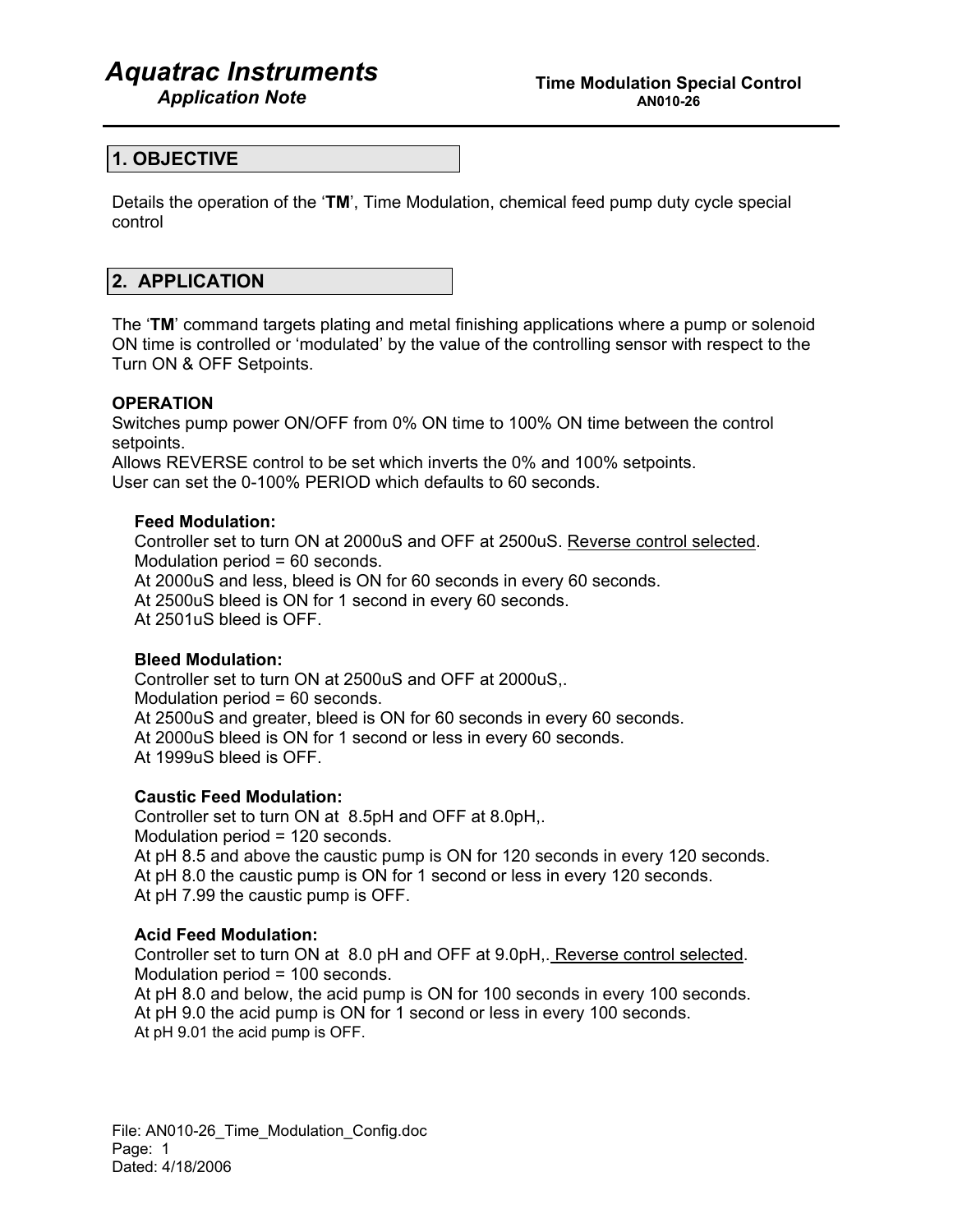# *Aquatrac Instruments*

## **3. FUNCTION**

## **3.1 COMMAND SYNTAX**

The Time Modulation, '**TM**' option is entered in the special control field of the '**SW**' switch command using the syntax:

**SWx,,,,TMy** where **x** = Relay#1..8 and **y**= Period time in seconds, default=60 sec.

Example: **SW1,,,,TC** & *Enter* sets the 0-100% period to the 60 second default.

Example **SW1,,,TC100** & *Enter* sets the 0-100% modulation period to 100 seconds.

## **Notes:**

- 1. Setting the control equation to any water meter, removes Time Modulation
- 2. Attempting to set the Time Modulation special control on a switch controlled by a water meter displays 'meter illegal with special control'
- 3. Removing the control equation on a switch with Time Modulation, removes the Time Modulation special control.

## **3.2 'ON' TIME RESOLUTION & RECALCULATION**

- 1. The controller calculates ON time in seconds, as an integer. The change in sensor value required to increase the ON time by one second is a function of both the ON-OFF difference and the PERIOD.
- 2. EXAMPLE: Turn ON = 2000uS, Turn OFF= 1000uS, PERIOD = 60 seconds

| <b>Conductivity</b> | <b>ON Time</b><br>(secs) | <b>Floating Point Calculation converted integer</b> |
|---------------------|--------------------------|-----------------------------------------------------|
| 1000                |                          | $60 \times (1000 - 1000) / (2000 - 1000) = 0$       |
| 1016                |                          | $60 \times (1016 - 1000) / (2000 - 1000) = 0.96$    |
| 1018                |                          | $60 \times (1018 - 1000) / (2000 - 1000) = 1.08$    |
| 1036                |                          | $60 \times (1036 - 1000) / (2000 - 1000) = 2.16$    |
| 1508                | 30                       | $60 \times (1508 - 1000) / (2000 - 1000) = 30.48$   |
| 1984                | 59                       | $60 \times (1984 - 1000) / (2000 - 1000) = 59.04$   |

3. The ON time is recalculated at the end of every OFF time. **CAUTION:** Do not use the **TM** special control for control of processes where the sensor traverses between setpoints in less than 5-10 PERIODS; poor control will result.